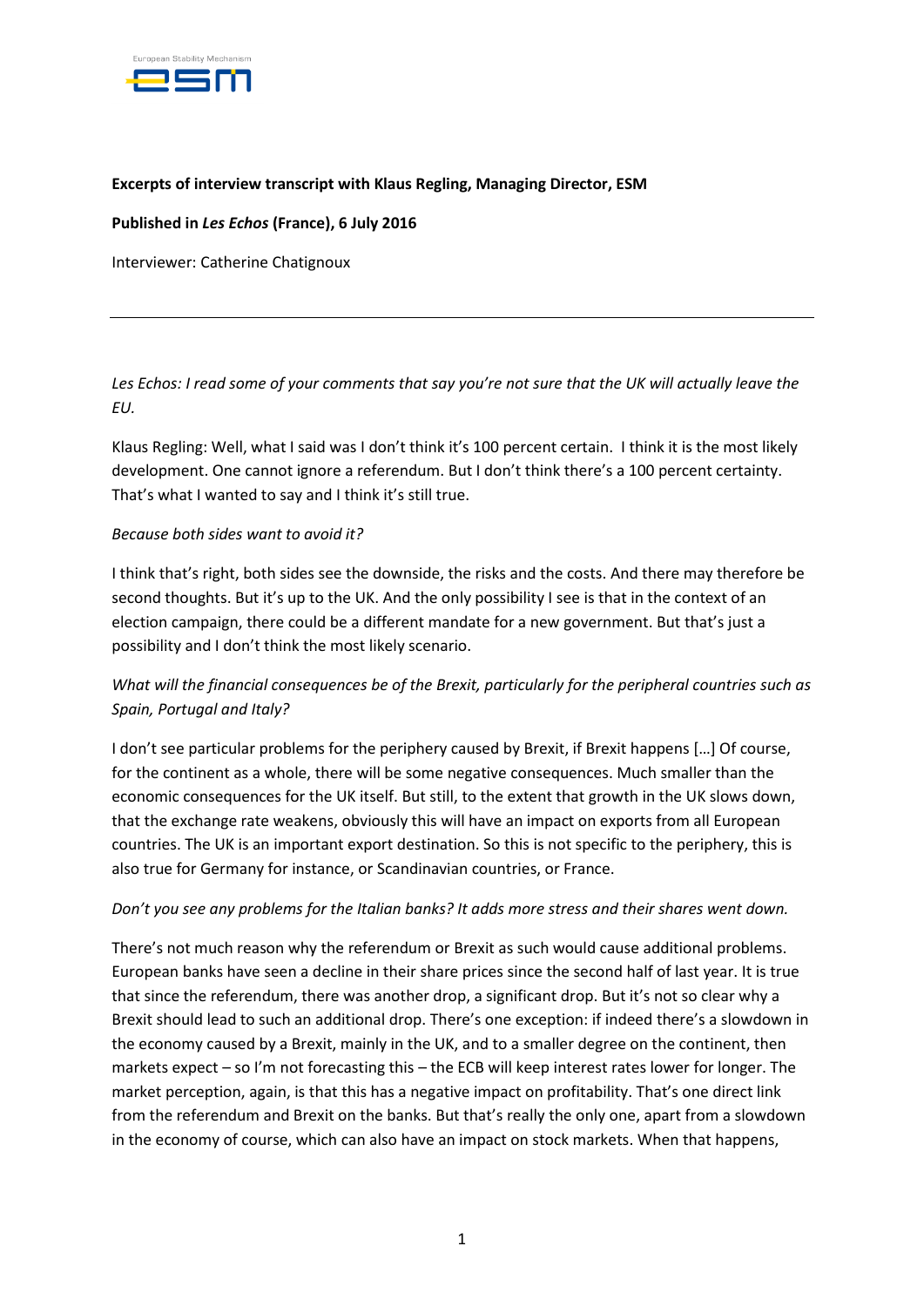bank stocks often move earlier and faster than others. So these are two reasons, but I would put it in a broader context of a weak banking market since last year.

## *[Italian Prime Minister] Mateo Renzi looks quite concerned by the situation of the Italian banks and is considering a public rescue plan. Do you think that's realistic, and is it allowed?*

Again, the problems that we see in some of the Italian banks are not new, and are not caused by Brexit. But we know that the NPLs [non-performing loans] in Italy are particularly high. They are high in many European countries. Europe has €900 billion in NPLs and one-third of those are with Italian banks. So that's a big amount of money. It's not new. It has been like that for some time. It has actually stabilized, so it's not getting worse. But it's a big chunk of NPLs. It's right that there are very clear rules on what is possible with public money and what is not possible. In the context of the banking union, it has become more difficult to use public funds. There are stricter rules for when it is allowed and when it is not. So I don't know what the Italian government will propose. But clearly, there are common rules that were agreed by everybody and they must be respected.

# *Question about Greece. Where does the ESM stand in the discussion between the creditors and the IMF about debt sustainability for Greece, and the third memorandum? Do you think the 3.5 percent primary surplus is feasible, or do you think that real debt reduction is necessary?*

We have made very important progress over the last year to come to an agreement among the institutions, including the IMF and with Greece, on how to look at debt sustainability. Two, three years ago, the IMF used a different approach to measure debt sustainability. More a stock approach, debt-to-GDP ratios. We were arguing that in a case like Greece, where a lot of money is given at very low interest rates for very long periods of time, a flow concept looking at the annual debt service burden makes more sense. We now have convergence to use that concept. That's very good. We also have an agreement that what we call the Gross Financing Flow - these are the annual debt service payments in a very broad sense, including capital repayment – which should not exceed 15 percent. And that's very good progress, we have a common framework.

We also made progress at the Eurogroup meeting in May, to do certain debt relief operations immediately. And then, at the end of the programme, we will look at more debt relief if necessary if Greece implements the programme. And on that point, there's a disagreement with the IMF. The IMF would prefer to have a decision earlier. But the European institutions and the European finance ministers don't agree with that. I think they are right. Because we have a different framework in Europe as a result of creating the ESM. The IMF in its normal framework – which is a very good framework, I'm not criticising this at all - when they have to deal with a country, there's no other official source of financing. So they have to make sure that within a few years, everything is well under control and the country can stand on its own feet again. And if in such a case, debt relief or debt reduction is necessary, they have to make sure that this happens early on.

And then the IMF also wants to be repaid after a maximum of 10 years. But for the European countries, where EFSF and ESM have provided a lot of money – and we today give 90 percent of the money, the IMF only 10 percent – we provide much bigger amounts than the IMF is able to do, at much lower interest rates. The IMF is about 4 times more expensive. [The ESM also provides financing] for much longer, in the case of Greece, on average the maturity is 32 years. So that is a very different concept of what the IMF faces with countries outside Europe. And I'm very much in